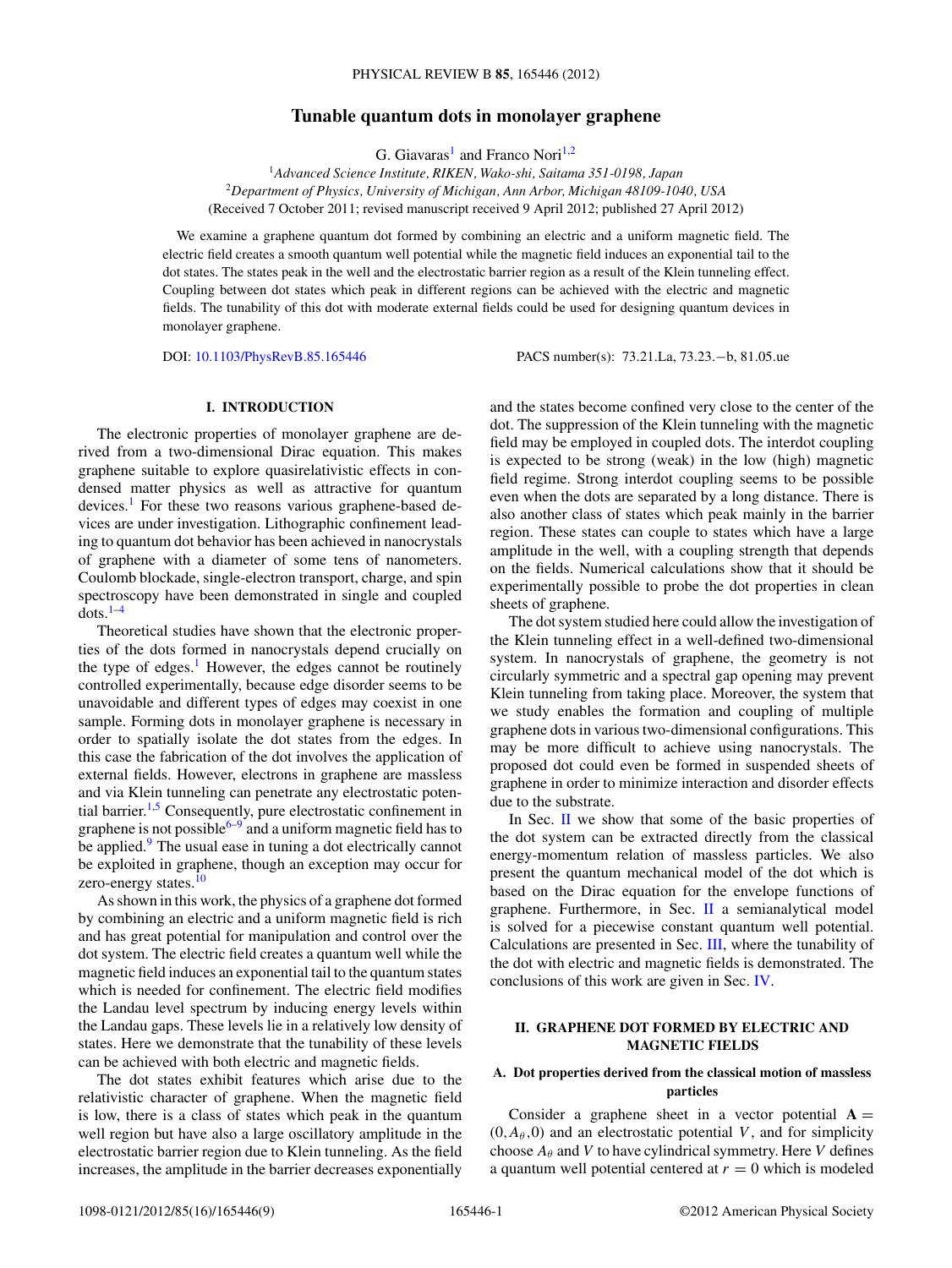<span id="page-1-0"></span>as  $V(r) = -V_0 \exp(-r^2/d^2)$ , with  $V_0 \ge 0$ . Also,  $A_\theta$  generates a perpendicular magnetic field to the graphene sheet which, in this work, is chosen to be uniform,  $\mathbf{B} = B\hat{z} = \nabla \times \mathbf{A}$ , thus  $A_{\theta} = Br/2$ . The classical energy-momentum relation of a massless particle moving in the fields **A** and *V* , with energy *E* and radial momentum *p*, is

$$
v_{\rm F}^2 p^2 = (E - V)^2 - v_{\rm F}^2 \left(\frac{M}{r} + eA_\theta\right)^2, \tag{1}
$$

where the term  $M/r$  is due to the angular motion and  $v_F =$  $10^6$  m s<sup>-1</sup> is the Fermi velocity in graphene. The classical motion is restricted to the region where  $p^2 > 0$ , and  $p^2 =$ 0 defines the classical turning points. The ability of the magnetic field to induce confined states with an exponential tail, regardless of momentum and energy, is based on the observation that if  $A_{\theta} \neq 0$  then  $p^2 < 0$  in the asymptotic regime of large  $r$  ( $r \rightarrow \infty$ ). Therefore, classical motion is not allowed in this regime. But if  $A_{\theta} = 0$ , then asymptotically  $p<sup>2</sup>$  > 0 and classical motion is allowed, resulting in deconfined states with an oscillatory tail. In this work we are interested in the energy range  $-V_0 < E < 0$  and confined states which are needed for quantum dots, henceforth  $A_{\theta} \neq 0$ .

Equation (1) shows that  $p^2$  can take positive values even within the barrier region before it eventually becomes negative asymptotically.<sup>[11](#page-7-0)</sup> For instance this can happen when  $|E - V_0|$ is large and *B* is low. This regime can always be arranged by tuning the electric and magnetic fields. If  $p^2 > 0$  in the barrier, then the quantum states are expected to have an oscillatory spatial dependence, a property which is related to the Klein tunneling effect for massless particles.<sup>[5,12](#page-7-0)</sup> In contrast, the states of a particle with mass described by a Schrödinger equation decay in the barrier.

Figure 1 shows  $v_F^2 p^2$  together with the potential well. When  $B = 0.3$  T, then  $p^2 > 0$  almost entirely in the barrier (well) region for  $E = -30$  meV ( $E = -8$  meV), and hence the state is expected to be confined in the barrier (well). When  $B = 0.05$  T and  $E = -12$  meV, then  $p^2 > 0$  both in the well and barrier regions. In this case the state can have a large amplitude both in the well and the barrier. It can also be



FIG. 1. (Color online) The figure shows  $v_F^2 p^2$ , defined in Eq. (1), as a function of the radial distance *r* for three choices of magnetic field *B* and energy *E*. The potential well *V* is also shown.

derived from Eq. (1) that if *B* is high enough and/or the angular momentum term is large  $(M \gg 0)$  then there exists an energy range for which  $p^2 < 0$  for all *r*. So classical motion is not allowed, suggesting that quantum states do not exist in this range. Therefore, a gap, proportional to *B* and *M*, is formed in the energy spectrum. Then as the depth of the potential well increases the gap closes and states are formed in the well and/or barrier depending on the choice of energy.

Equation (1) provides some insight into the properties of the quantum dot and shows that different classes of states can be defined according to the region which the states tend to occupy. It also demonstrates the ability to tune at will the dot states with electric and magnetic fields. However, it cannot predict the energy levels of the dot and the exact pattern of the states. For this reason we present below the exact model of the quantum dot and identify its connection to the classical energy-momentum relation in Eq. (1).

#### **B. Quantum mechanical dot model**

In monolayer graphene there are two valleys that have to be considered, at the Dirac points  $K$  and  $K'$ , respectively, of the Brillouin zone.<sup>[1](#page-7-0)</sup> In this work we assume that the two valleys are uncoupled, as it has been demonstrated in many experimental studies.<sup>1</sup> The physics is the same for both valleys; thus we examine the dot properties only for one valley. In the continuum approximation and for energies near the Dirac points, the two-component envelope functions  $\Psi$  satisfy a twodimensional Dirac equation

$$
[v_{\rm F}\sigma \cdot (\mathbf{p} + e\mathbf{A}) + V]\Psi = E\Psi, \tag{2}
$$

where  $\sigma$  are the Pauli matrices, **p** is the momentum operator, and *E* is the energy. For a circularly symmetric system, defined by the vector potential  $A = (0, A_{\theta}, 0)$  and the quantum well potential *V* of the previous subsection, we can write for the wave functions

$$
\Psi = \frac{1}{\sqrt{r}} \begin{pmatrix} f_1(r) \exp[i(m-1)\theta] \\ i f_2(r) \exp(im\theta) \end{pmatrix}, \tag{3}
$$

where  $m = 0, \pm 1, \ldots$  is the angular momentum number and  $r$ ,  $\theta$  are the radial distance and the azimuthal angle, respectively. The radial functions satisfy the equations<sup>13</sup>

$$
Vf_1 + \left(U + \gamma \frac{d}{dr}\right) f_2 = Ef_1,
$$
 (4a)

$$
\left(U - \gamma \frac{d}{dr}\right) f_1 + V f_2 = E f_2, \tag{4b}
$$

with  $v_F = \gamma/\hbar$  and

$$
U = \gamma \frac{2m - 1}{2r} + \gamma \frac{eA_{\theta}}{\hbar}.
$$
 (5)

This eigenvalue problem can be diagonalized numerically to give the eigenenergy *E* and the corresponding two-component eigenstate  $(f_1, f_2)$ . Here  $f_i$  gives the probability amplitude of finding an electron on one of the two sublattices of graphene.

Following the same method as that developed in Ref. [9,](#page-7-0) it can be shown that the state  $f_i$  satisfies the second-order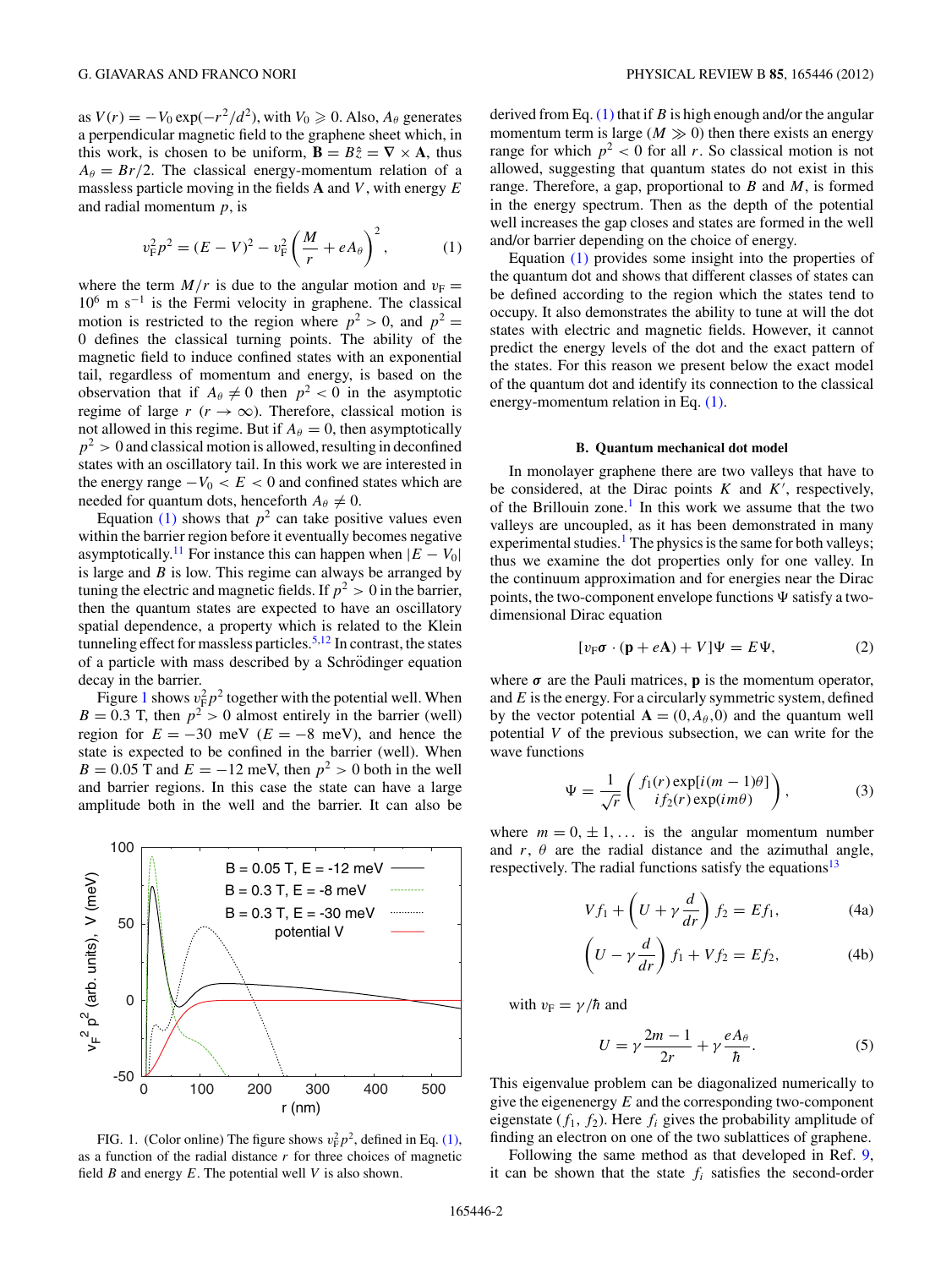<span id="page-2-0"></span>differential equation

$$
\frac{d^2 f_i}{dr^2} + s(r)\frac{df_i}{dr} + w_i(r)f_i = 0,
$$
\n(6)

with  $s = V'/(E - V)$  and the prime denotes differentiation with respect to *r*. Also

$$
w_i = -\frac{U^2}{\gamma^2} \pm \frac{U'}{\gamma} \pm s\frac{U}{\gamma} + \frac{(E-V)^2}{\gamma^2},
$$
 (7)

where the minus (plus) sign is for  $i = 1$  ( $i = 2$ ). To derive a more familiar Schrödinger-like equation we eliminate the first derivative term. This can be done by writing *fi* in the form

$$
f_i = u_i \exp\left(-\frac{1}{2} \int s(r) dr\right), \tag{8}
$$

and substituting Eq.  $(8)$  into Eq.  $(6)$ . This procedure shows that the function  $u_i$  is a solution to the equation

$$
\frac{d^2u_i}{dr^2} + k_i^2(r)u_i = 0,
$$
\t(9)

with

$$
k_i^2 = \pm \frac{U'}{\gamma} \pm s \frac{U}{\gamma} - \frac{s'}{2} - \frac{s^2}{4} + \frac{v_{\rm F}^2 p^2}{\gamma^2},
$$
 (10)

where the minus (plus) sign is for  $i = 1$  ( $i = 2$ ). Unlike the coupled equations for  $f_i$ , the single equation for  $u_i$  has a more convenient form. The radial momentum  $p^2$  in Eq. [\(1\)](#page-1-0) can be directly identified in Eq. (10) with *M* replaced by  $(m - 1/2)\hbar$ . The quantum model through Eq. (9) suggests that the states are localized within the region where  $k_i^2 > 0$ . This region is defined not only by the  $v_F^2 p^2$  term but also by the additional terms which appear in Eq. (10). Confined states, i.e., states that decay asymptotically, occur when  $k_i^2(r \to \infty) \sim -v_F^2 e^2 A_\theta^2$ 0, which is satisfied for  $A_{\theta} \neq 0$ . This condition agrees with that derived from Eq. [\(1\).](#page-1-0)

One consequence of the Dirac equation is that the energy spectrum of the graphene dot is unbound. However, depending on the external fields, the energy levels and the quantum states can have simple patterns. For instance, when  $V = 0$ and  $m \geq 1$  the energy spectrum consists of two ladders (sets) of Landau levels (LLs) which can be determined analytically.<sup>[14](#page-7-0)</sup> The ladders are separated by a gap which is proportional to the field *B* and angular number *m*. The LLs are formed symmetrically with respect to  $E = 0$  and the number of nodes in the corresponding Landau states increases successively by one for each new level in each energy ladder. For  $m \leq 0$  one additional LL is formed at  $E = 0$  for which one of the two components *fi* is zero.

The inclusion of a potential term  $V \neq 0$  modifies the spatial region where the Landau states are localized. In addition energy levels are formed within the Landau gaps. The simplest regime was studied in detail in Ref. [15](#page-7-0) within an approximate model. It was shown there that for  $m \geq 1$  the dot states are approximately localized in either of the two regions defined by the two terms  $E - V \pm U$ , which create two (independent) effective quantum wells. Each well contributes one ladder of energy levels to the dot spectrum. For  $m \leq 0$  the two wells can no longer be defined because there is point at which the two curves  $V \pm U$  cross. Nevertheless, exact numerical calculations confirm the formation of the two ladders for  $m \leq 0$  as well.<sup>16</sup>

The model developed in Ref. [15](#page-7-0) is valid provided the two effective wells have no common energy range. This can be achieved when there is an energy gap between the minimum of  $E - V + U$  and the maximum of  $E - V - U$ . If this condition is not satisfied the states of the two ladders can form a richer pattern. Specifically, when *m* is small the states of the upper ladder tend to couple to the states of the lower ladder. This regime is the main concern of the present work and it typically occurs when the potential depth  $V_0$  is large and the field  $B$  is low. As shown below, the induced coupled states can have a large amplitude both near the center of the quantum well and in the barrier region. The coupling strength can be controlled at will by tuning the external fields and hence different classes of states can be probed. If *m* is large the states are not affected by the quantum well since they are localized in the asymptotic region where the potential is constant. As a result the states for large *m* behave as Landau states.

The formation of the two ladders and the coupling between the corresponding states have also been predicted theoretically in a graphene dot system at zero magnetic field but with a spatially modulated spectral (Dirac) gap in the energy dispersion. $13$  In this system the states are confined provided their energies lie inside the gap. The coupling strength can be tuned with the potential depth and the induced coupled states can be probed inside the spatial region where the spectral gap is zero. $13$ 

## **C. Dot formed by a piecewise-constant potential well and uniform magnetic field**

This work is concerned with quantum dots formed in monolayer graphene by combining electric and magnetic fields. In this context, the simplest dot model that can be studied is when the magnetic field is uniform and the induced potential well is piecewise constant, e.g.,  $V(r) = -|v_0|\Theta(r - R)$ , where  $|v_0|$  is the depth of the well, *R* is its radius, and  $\Theta$  is the step function. For completeness the method to solve this problem is outlined here, though the reader can proceed directly to Sec. [III.](#page-3-0) As in Sec. [II B](#page-1-0) Eqs. [\(4a\)](#page-1-0) and [\(4b\)](#page-1-0) are uncoupled and a second-order differential equation is derived for each radial state  $f_i$ . Equation (6) for  $s = 0$  gives

$$
\frac{d^2 f_i}{dr^2} + \frac{(E - V)^2}{\gamma^2} f_i - \frac{U^2}{\gamma^2} f_i \pm \frac{1}{\gamma} \frac{dU}{dr} f_i = 0.
$$
 (11)

This equation is written in the more convenient form

$$
\frac{d^2 f_i}{dr^2} - \frac{a^2 r^4 + b_i r^2 + c_i}{r^2} f_i = 0,
$$
\n(12)

with the coefficients  $a = eB/2\hbar$  and

$$
b_1 = \frac{meB}{\hbar} - \frac{(E - V)^2}{\gamma^2}, \quad c_1 = (m - 1)^2 - \frac{1}{4}, \quad (13a)
$$

$$
b_2 = \frac{(m-1)eB}{\hbar} - \frac{(E-V)^2}{\gamma^2}, \quad c_2 = m^2 - \frac{1}{4}.
$$
 (13b)

The form of Eq.  $(12)$  reveals that the states  $f_i$  can be expressed with the help of the confluent hypergeometric functions  $U$  and  $M$  (Ref. [17\)](#page-7-0). For example, when  $m \geq 1$  the two-component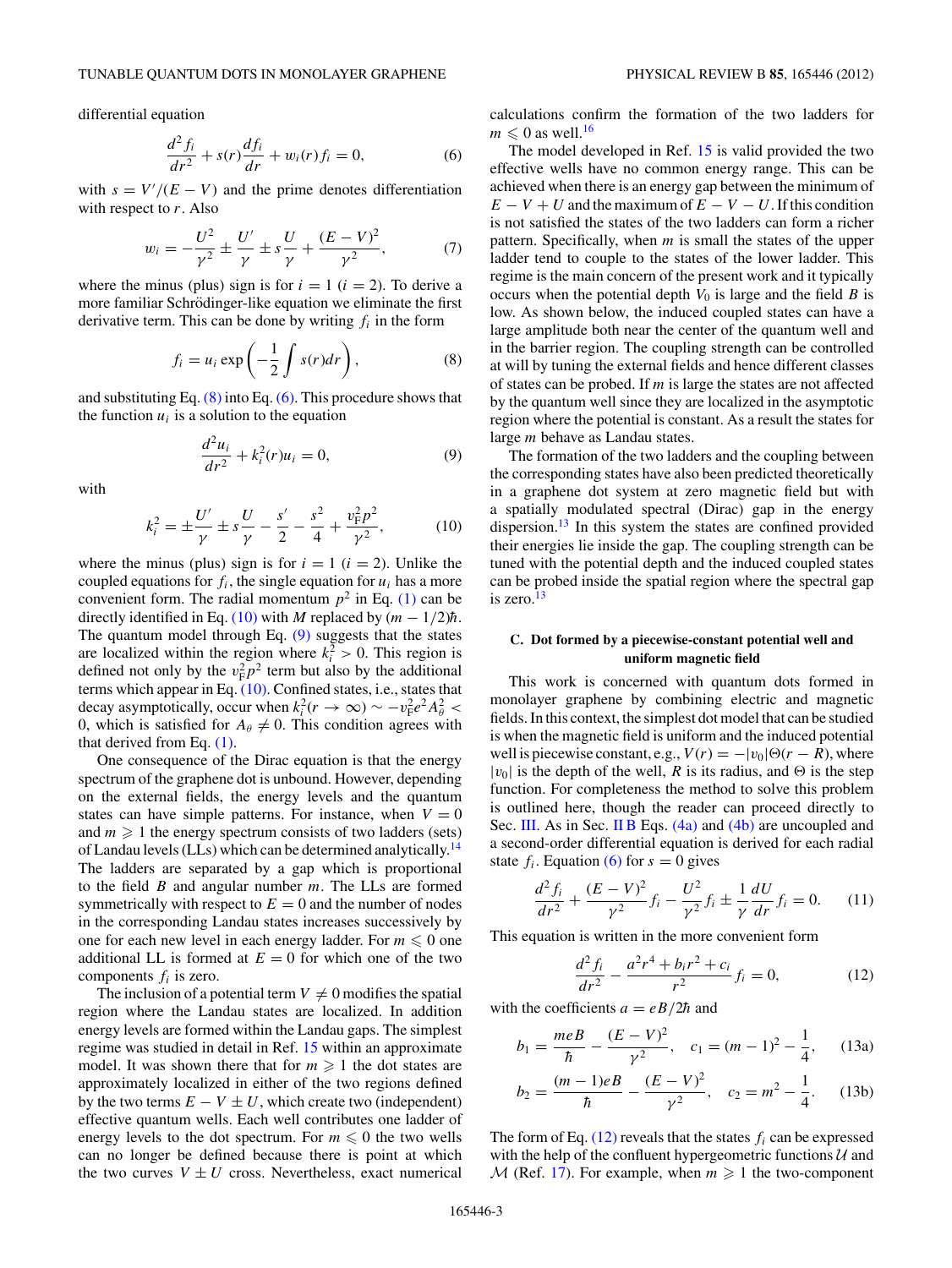<span id="page-3-0"></span>state which is regular at the origin and decays asymptotically has for  $r \le R$  the form

$$
\binom{f_1}{f_2} = \eta e^{-ar^2/2} \binom{r^{d_1} \mathcal{M}(A_1, B_1, ar^2)}{c_0 r^{d_2} \mathcal{M}(A_2, B_2, ar^2)},\tag{14}
$$

with

$$
c_0 = \frac{2\gamma a}{E + |v_0|} \left( 1 - \frac{A_1}{B_1} \right). \tag{15}
$$

For  $R \le r$  the two-component state has the form

$$
\binom{f_1}{f_2} = \beta e^{-ar^2/2} \binom{r^{d_1} \mathcal{U}(A_1, B_1, ar^2)}{g_0 r^{d_2} \mathcal{U}(A_2, B_2, ar^2)},
$$
(16)

with

$$
g_0 = \frac{2\gamma a}{E}.\tag{17}
$$

The auxiliary parameters are

$$
d_i = \frac{1 + \sqrt{4c_i + 1}}{2},
$$
 (18a)

$$
A_i = \frac{b_i}{4a} + \frac{1}{2} \left( \frac{1}{2} + d_i \right),
$$
 (18b)

$$
B_i = \frac{1}{2} + d_i. \tag{18c}
$$

The corresponding energies can be obtained from a standard matching condition which requires that both  $f_1$  and  $f_2$  to be continuous at  $r = R$ . This condition leads to an algebraic equation for the energies which is solved numerically. Then having calculated the energies and taking also into account the normalization condition the ratio *β/η* is determined. Some quantum states for  $m = +1$  are plotted in Fig. 2. The region in which the states peak depends on the magnetic field and energy. This behavior is consistent with that derived from the energy-momentum relation in Eq. [\(1\).](#page-1-0)

## **III. TUNING THE GRAPHENE DOT WITH ELECTRIC AND MAGNETIC FIELDS**

In any real sample of graphene a piecewise-constant potential well cannot be generated. So a more realistic choice is made for the potential well and, specifically, the potential well is chosen to have a Gaussian form as in Sec. [II A](#page-0-0) with  $d =$ 55 nm. Numerical calculations of the electrostatic potential in the graphene sheet confirm that the Gaussian potential is a very good approximation to the potential that is generated by gate electrodes or a scanning tunneling microscope tip.<sup>[9](#page-7-0)</sup> Also, the Gaussian potential produces a smooth spatial variation on the scale of the lattice constant and hence intervalley scattering can be ignored.

The results presented in this work are for the  $m = +1$  states which can peak very close to the center of the potential well and thus can be considered as quantum dot states. States with small values of *m* show similar trends to those with  $m = +1$ . As *m* increases, the states become localized in the asymptotic region where the potential is constant and hence the effect of the quantum well on the states becomes negligible. This property also occurs for a repulsive potential profile.<sup>18</sup> Therefore, in the large-*m* regime the corresponding quantum



FIG. 2. (Color online) Quantum states for  $m = +1$  and a piecewise-constant potential well which has a radius  $R = 200$  nm and depth  $|v_0| = 30$  meV. The magnetic field *B* and the energy *E* are (a) *B* = 0.2 T, *E* ≈ −29.6 meV, (b) *B* = 0.2 T, *E* ≈ −13.9 meV, and (c)  $B = 0.09$  T,  $E \approx -18.1$  meV. Solid (dashed) curves show  $|f_1|^2$  $(|f_2|^2)$ .

states are described approximately by Landau states since only the vector potential and angular momentum are important.

The dot states of interest have to be energetically isolated from other states; that is, they have to lie in a region of low density of states (DOS), in order to be detectable. If this condition is satisfied then scanning tunneling microscopy (STM) could be used to probe the local density of states and features of individual quantum states. When there is no potential variation and a perpendicular magnetic field is applied to a graphene sheet the DOS is high at the LLs which form the energy spectrum<sup>14</sup>  $\mathcal{E}_N = \pm \sqrt{2e\hbar v_F^2 B N}$ , with  $N =$  $n + (m + |m|)/2$ , and *n* being the radial quantum number. A potential well induces energy levels within the Landau gaps where the DOS can be low enough. As the external field is tuned, the dot levels of interest have to lie within a specific Landau gap so that their detection to be possible. For this reason we focus on dot levels which lie between the first few LLs, for which the Landau gaps are larger compared to those of highly excited LLs.

We assume that for the low magnetic fields considered in this work there is no overlap between the LLs. Any LL broadening, for example, due to disorder and interaction effects,<sup>19,20</sup> is small and it is typically less than ∼2 meV. It may be possible to achieve this condition in clean samples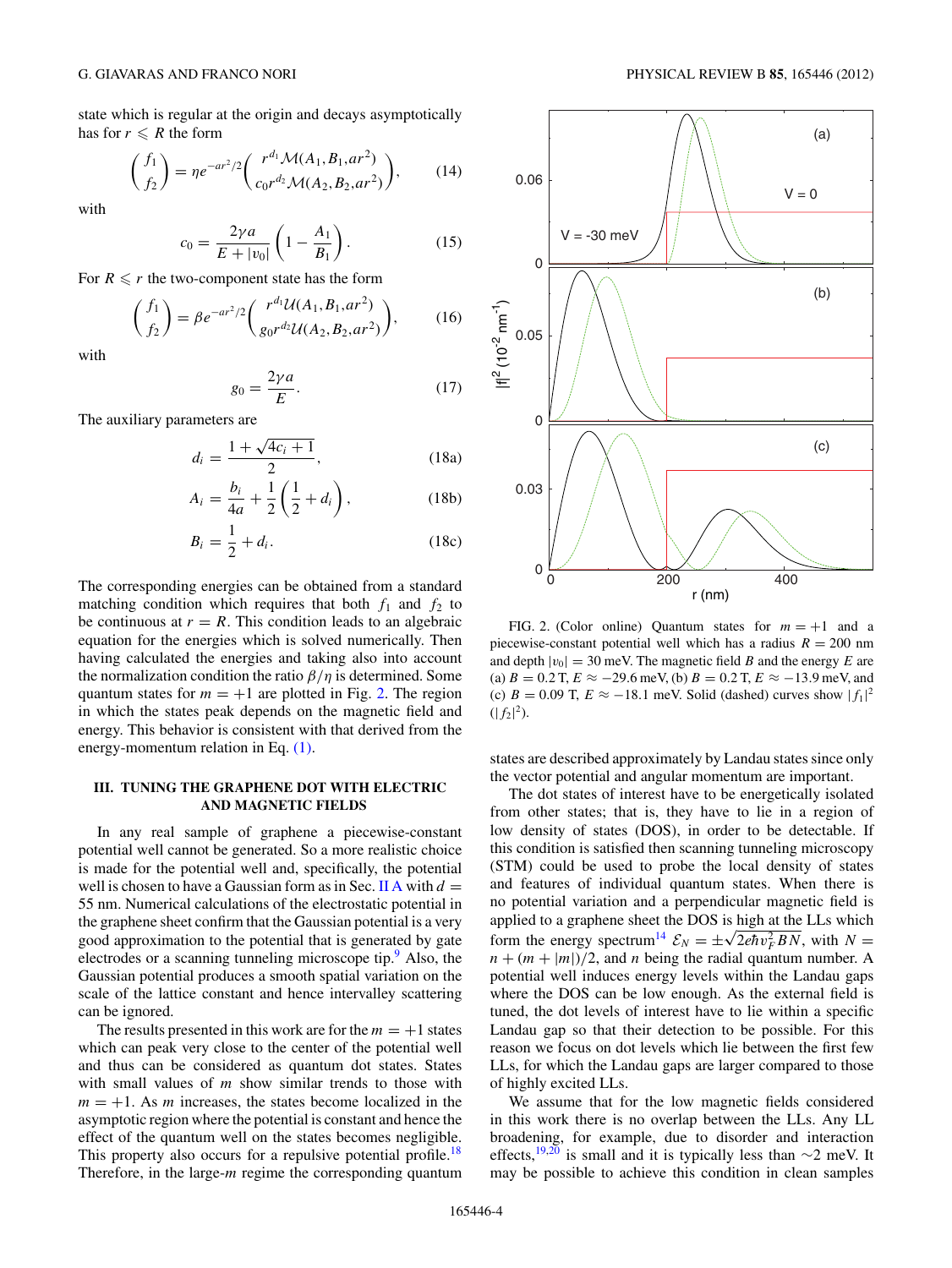<span id="page-4-0"></span>of graphene. In particular, experiments in suspended sheets of graphene have measured very large mobilities indicating that these sheets are less sensitive to disorder and impurities introduced by the substrate. $21,22$ 

#### **A. Electric field effect on the dot**

As discussed in Sec.  $\Pi$  B, in the graphene dot system formed by electric and magnetic fields, the energy levels for a fixed value of  $m$  can form two energy ladders separated by a gap.<sup>16</sup> This configuration can be achieved for a high magnetic field and a small well depth. When the well depth increases, energy levels from the upper energy ladder fall in the gap, while the corresponding states develop a large amplitude in the well region. Eventually, when the well depth is large, states which peak in the well couple to states of the lower energy ladder, and this behavior is manifested in the energy diagram by the formation of anticrossing points[.23](#page-7-0)

To demonstrate these effects, we show in Fig. 3 the energy diagram as a function of the potential depth  $V_0$  for a magnetic field  $B = 0.1$  T. For  $V_0 = 0$  the energy levels correspond to the LLs of a graphene sheet. For a small  $V_0$ , the energy levels which define the two energy ladders emerge into the Landau gaps. When  $V_0 \sim 0$  these levels are separated by a gap which is approximately equal to the energy splitting between the LLs +1 and −1 (Ref. [24\)](#page-7-0). As *V*<sup>0</sup> increases, the gap closes and eventually energy levels of the upper ladder anticross with energy levels of the lower ladder. The general trend is that if the magnetic field is low the gap between the two energy ladders is small and therefore the anticrossing points appear for a small well depth *V*0. For instance, the first anticrossing point at *B* = 0.1 T is formed for  $V_0 \approx 63$  meV (see Fig. 3), while at *B* = 0.2 T for  $V_0 \approx 73$  meV. With a further increase of *V*0, a state of the lower energy ladder couples successively to states with higher energy in the well, forming a series of anticrossing points. Thus the required variation of  $V_0$  to probe two successive anticrossing points becomes smaller as the typical energy splitting in the well decreases.



FIG. 3. Energy levels (dashed curves) as a function of the potential depth  $V_0$ , for  $m = +1$  and a magnetic field  $B = 0.1$  T. Some Landau levels are also shown (horizontal solid lines). The quantum states for the marked energies are shown in Fig. 4.



FIG. 4. (Color online) Quantum states for the marked energies shown in Fig.  $3$ . The potential depth is  $V_0$ . Solid (dashed) curves show  $|f_1|^2$  ( $|f_2|^2$ ). The potential well (in arbitrary units) is also shown.

Here we focus on the state with the highest energy in the lower ladder and its coupling to quantum well states. This state corresponds for  $V_0 = 0$  to the LL  $-1$  and then for  $V_0 \neq 0$ the coupling leads to a "hybridized" state with energy between the LLs −1 and −2. Some examples of this hybridized state are shown in Fig. 4. Comparison of the states in the left panels with those in the right panels shows that the number of nodes for each radial component increases by one in the well region $11$  $r \lesssim 80$  nm, when a new anticrossing point is formed in the energy diagram (Fig. 3). This happens because for each new anticrossing point a higher energy state in the well is involved which typically has an extra node. Near the anticrossing points the coupling is strong and hence the amplitude of each state in the well region is large. This occurs, for example, for  $V_0 = 59$  meV and 103 meV. Away from the anticrossing points the coupling is weak and the amplitude of the states in the well decreases, e.g., for  $V_0 = 40$  meV and 90 meV.

As seen in Fig. 4, the hybridized state has a peak in the  $barrier region<sup>11</sup>$  which, to a good approximation, is insensitive to *V*0. The reason is that the charge carriers in graphene are massless and they exhibit Klein tunneling. This allows the states to develop an oscillatory amplitude in the barrier. In conventional dots obeying Schrödinger's equation the quantum states decay in the barrier. Klein tunneling takes place in the two-dimensional graphene dot when within a barrier region  $k_i^2 > 0$  in Eq. [\(10\).](#page-2-0) This condition can be arranged easily for the dot system by tuning the external fields. Furthermore, the exact pattern of the state in the barrier depends on the choice of energy. Specifically, the number of peaks within the barrier increases for states which lie between higher excited LLs with  $\mathcal{E}_N$  < 0. However, the narrowing of the corresponding Landau gaps in combination with the expected broadening of the LLs in any real sample of graphene may make the detection of these states difficult.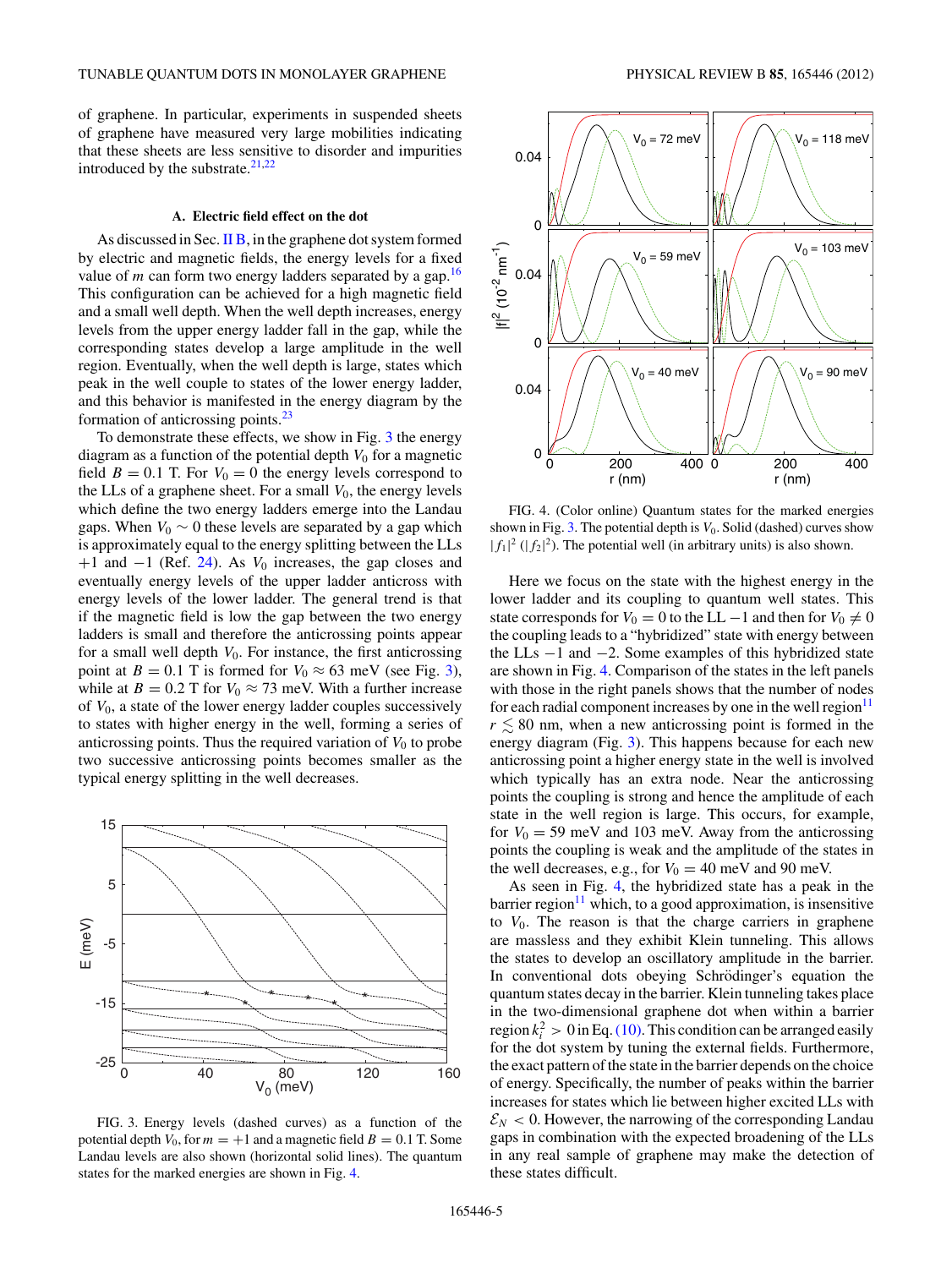<span id="page-5-0"></span>

FIG. 5. (Color online) Energy diagram of the graphene dot as a function of the potential depth  $V_0$ , for a magnetic field  $B = 0.1$  T. The horizontal lines correspond to the Landau levels which are independent of  $V_0$ . The dotted lines are the energy levels for  $m = +1$ .

Figure 5 illustrates the energy diagram of the dot as a function of the potential depth  $V_0$ . Here all possible values of *m* are taken into account, but as explained above, for a large *m* the corresponding energy levels behave as LLs and thus they have the dependence  $\mathcal{E}_N \propto -\sqrt{BN}$ . Between the LLs there are regions where only a few levels lie, suggesting that the corresponding states could be probed with STM measurements.<sup>25</sup> For this reason the energy of the hybridized state in Fig. [4](#page-4-0) is adjusted between the LLs  $-1$  and  $-2$  where the DOS is relatively low. Inspection of Fig. 5 shows that there are ranges of  $V_0$  in which the energy of this state is at least 0*.*5 meV away from any other energy levels. Thus it should be experimentally possible to probe the pattern of the state in Fig. [4](#page-4-0) in clean samples of graphene with a small broadening of the LLs. The local DOS near the center of the dot is expected to show a low-high-low variation as  $V_0$  sweeps through an anticrossing point.

When the broadening of the LLs is large, the regions of low DOS which occur between the LLs shrink making the detection of individual dot states difficult; the states have to lie in a very narrow energy range (window) in order to be detectable. A high magnetic field *B* may increase this energy range provided that any broadening of the LLs increases much slower than the Landau gaps. However, when *B* is high a large *V*<sup>0</sup> is needed for anticrossing points to appear and the states to follow the pattern in Fig. [4.](#page-4-0) In this case the disadvantage is that the DOS between the LLs increases as  $V_0$  and *B* increase, suggesting that the magnetic field cannot be chosen arbitrarily high. Also, if in an experiment it is desirable for the state to peak in the barrier region and far from the center of the dot then the magnetic field has to be kept low.

In order to deal with the broadening of the LLs it may be necessary to probe hybridized states between the LLs 0 and −1, for which the Landau gap is the largest. Though, only states with  $m \leq 0$  can, for certain parameter regimes, form anticrossing points at energies which lie between the LLs 0 and  $-1$ . This can be understood from the fact that for  $V_0 = 0$ only states with  $m \leq 0$  contribute to the zeroth Landau level.

Then as  $V_0$  increases, their energies emerge into the zeroth Landau gap and eventually anticross with energy levels of the upper ladder. States with  $m \leq 0$  can also form anticrossing points in excited Landau gaps as happens with the  $m = +1$ states in Fig. [3.](#page-4-0)

#### **B. Magnetic field effect on the dot**

The effect of a magnetic field on the dot is now examined when the potential well is fixed. In Sec. [III A](#page-4-0) it was shown that, when the electric field increases, states belonging to different energy ladders become coupled. Moreover, the coupling is strong near the anticrossing points. In this section it is demonstrated that when the magnetic field increases the coupling is suppressed resulting in states which correspond approximately to individual states in each ladder.

In Fig. 6 the energy diagram is plotted as a function of the magnetic field when the depth of the potential well is  $V_0 = 51$  meV. We are interested in the two highest energy levels below zero (for  $m = +1$ ) which are denoted by  $E_1$  and  $E_2$ . In the field range  $0.04 < B < 0.5$  T, the  $E_1$  level lies between the LLs 0 and  $-1$ , while for  $0.04 < B < 0.35$  T the  $E_2$  level lies between the LLs  $-1$  and  $-2$ . Thus quantum states can be arranged to lie between successive LLs in a wide field range. Calculations show that this effect is robust and can be achieved for different well depths and *m* values. In addition, as shown below within a specific magnetic field range the spatial region in which the states are localized changes drastically, confirming that the tunability of the dot is feasible with a uniform magnetic field.

Figure  $7(a)$  shows the quantum state corresponding to the energy level  $E_2$  in Fig. 6. This "hybridized" state is formed due to the coupling between the states of the two energy ladders. In particular, the peak in the well (barrier) region<sup>11</sup> is due to the state in the upper (lower) ladder. When  $B = 0.04$  T the coupling is strong and the hybridized state peaks both in the well region, that is  $r \leq 80$  nm, and the barrier.<sup>[26](#page-7-0)</sup> As *B* increases, the coupling is suppressed and the amplitude of the hybridized state very close to the center of the well decreases.



FIG. 6. Energy levels (dashed curves) as a function of the magnetic field *B*, for  $m = +1$  and a potential depth  $V_0 = 51$  meV. Some Landau levels are also shown (solid curves). The quantum states for the energy levels  $E_{1,2}$  are shown in Fig. [7.](#page-6-0)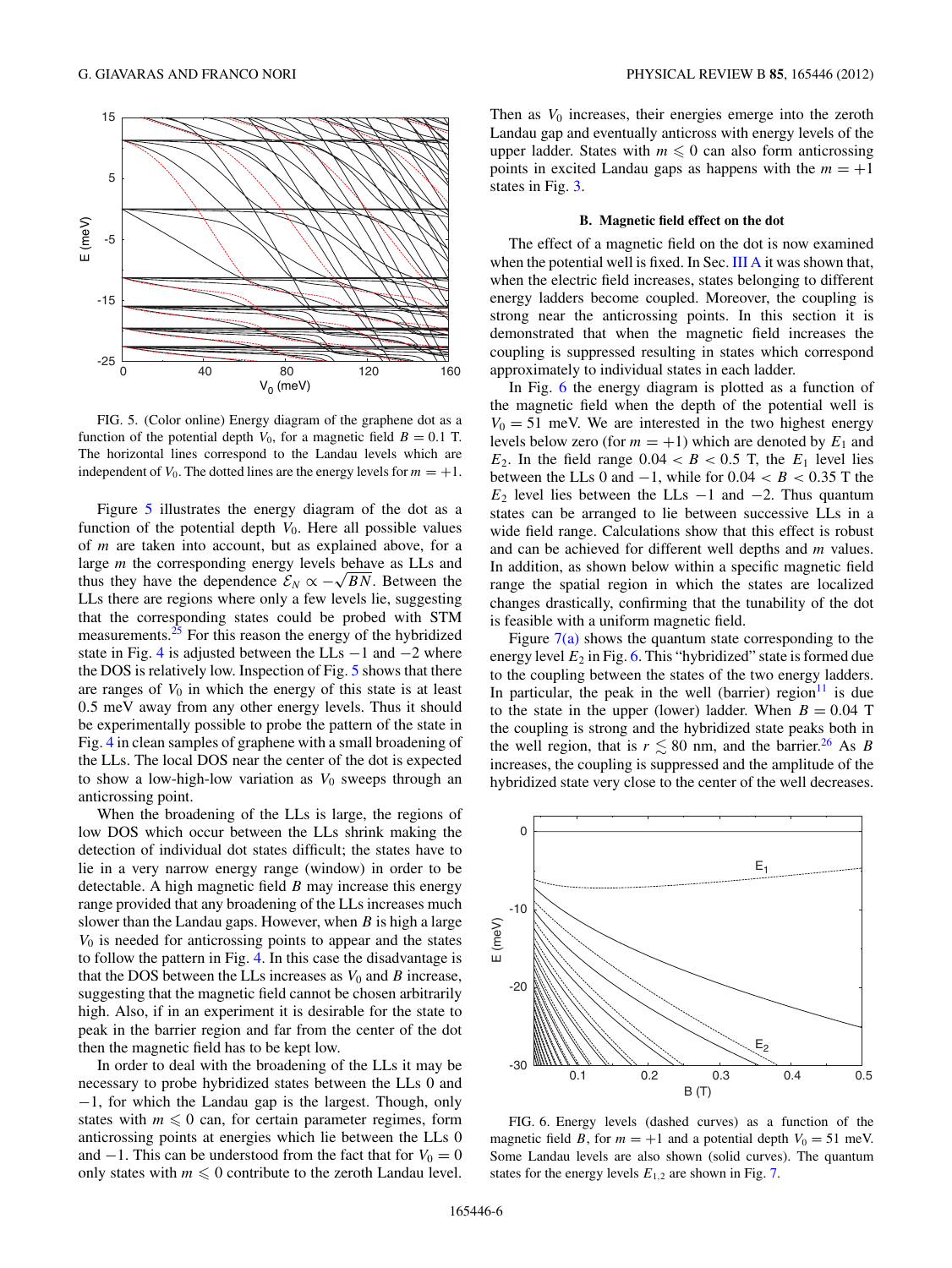<span id="page-6-0"></span>

FIG. 7. (Color online) Quantum states for the energies shown in Fig. [6.](#page-5-0) For the energy level (a)  $E_2$  and (b)  $E_1$ . Solid (dashed) curves show  $|f_1|^2 (|f_2|^2)$ . The potential well (in arbitrary units) is also shown.

Consequently, the hybridized state takes approximately the form of the state in the lower energy ladder. Also, when the field increases the magnetic confinement becomes stronger; therefore the state in the lower ladder shifts closer to the center of the dot and becomes localized in a narrower region. These trends are also displayed by the hybridized state in Fig. 7(a), which has a large peak in the region  $200 \le r \le 400$  nm at  $B = 0.04$  T, whereas the peak occurs around  $50 \lesssim r \lesssim 150$  nm at  $B = 0.3$  T.

The magnetic-field-dependent coupling is also responsible for the behavior of the "hybridized" state corresponding to the energy level  $E_1$  [see Fig. 7(b)]. At  $B = 0.04$  T the state peaks in the well region  $r \lesssim 80$  nm, but has also a large amplitude in the barrier region before it eventually decays asymptotically. Klein tunneling is involved in the low field regime but is not so pronounced because there is only a small region with  $k_i^2 > 0$ within the barrier. Then as *B* increases the amplitude of the two components in the barrier is gradually suppressed and the state becomes confined near the center of the well. For  $B = 0.5$  T the hybridized state has approximately the form of the state in the upper energy ladder and  $k_i^2 < 0$  everywhere in the barrier. Thus no Klein tunneling occurs at high *B*. The regime of high magnetic field as well as the symmetry between a dot and an antidot system have been investigated theoretically in Ref. [27.](#page-7-0) A graphene dot system especially designed to probe the Klein tunneling effect in a two-dimensional geometry has been studied in Ref. [9.](#page-7-0)

Figure 7 demonstrates that the magnetic-field-induced suppression of the amplitude of the states in the barrier is a



FIG. 8. (Color online) Energy diagram of the graphene dot as a function of the magnetic field *B*, for a potential depth  $V_0 = 51$  meV. The high-density regions have the same magnetic field dependence as that of the Landau levels in graphene ( $\mathcal{E}_N \propto -\sqrt{BN}$ ). The dotted lines are the energy levels for  $m = +1$ .

strong effect. This property may be useful for a system of two neighboring graphene dots separated by a long distance. In this system the interdot coupling can be tuned with the magnetic field instead of using gate electrodes as in conventional dots. The coupling is expected to be strong in the low-field regime, provided Klein tunneling is involved. The coupling can be strong even when the two dots are far apart, a situation that cannot be arranged easily in conventional semiconductor dots.

In Fig. 8 we show the energy diagram of the dot as a function of the magnetic field *B*. All values of *m* are taken into account, but as explained above, when *m* is large the energy levels have the LL dependence  $\mathcal{E}_N \propto -\sqrt{BN}$ . As seen in Fig. 8, regions of very low DOS are formed between the lowest LLs. This condition can be arranged when the quantum well is narrow enough so that only a limited number of *m* values contributes energy levels between the LLs. The energy level  $E_1$  in Fig. [6](#page-5-0) crosses some other levels for a few values of *B* but it is isolated from any other levels in a wide field range. This property makes possible the resolution of the corresponding state and its variation with the magnetic field [Fig. 7(b)]. Investigation of the energy diagram in Fig. 8 shows that for  $0.04 < B < 0.3$  T the energy level  $E_2$  in Fig. [6](#page-5-0) is at least 0.4 meV away from any other levels. This suggests that the corresponding quantum state [Fig.  $7(a)$ ] could be detected using STM measurements similar, for example, to those in Ref. [25.](#page-7-0)

To demonstrate the formation of confined states in a graphene quantum dot the main focus of the experiment should be on the state with energy level  $E_1$  and in the field range  $0.15 \leq B \leq 0.36$  T. The reason for this choice is twofold. First, this state lies in a very low DOS region and thus it could be resolved using standard charge sensing measurements. Second, the energy of this state is away from the LLs and its detection should be possible when the LL broadening is  $\leq 10$  meV. This value has to be smaller when the magnetic field is not in the above range or when the experiment probes the energy level  $E_2$ .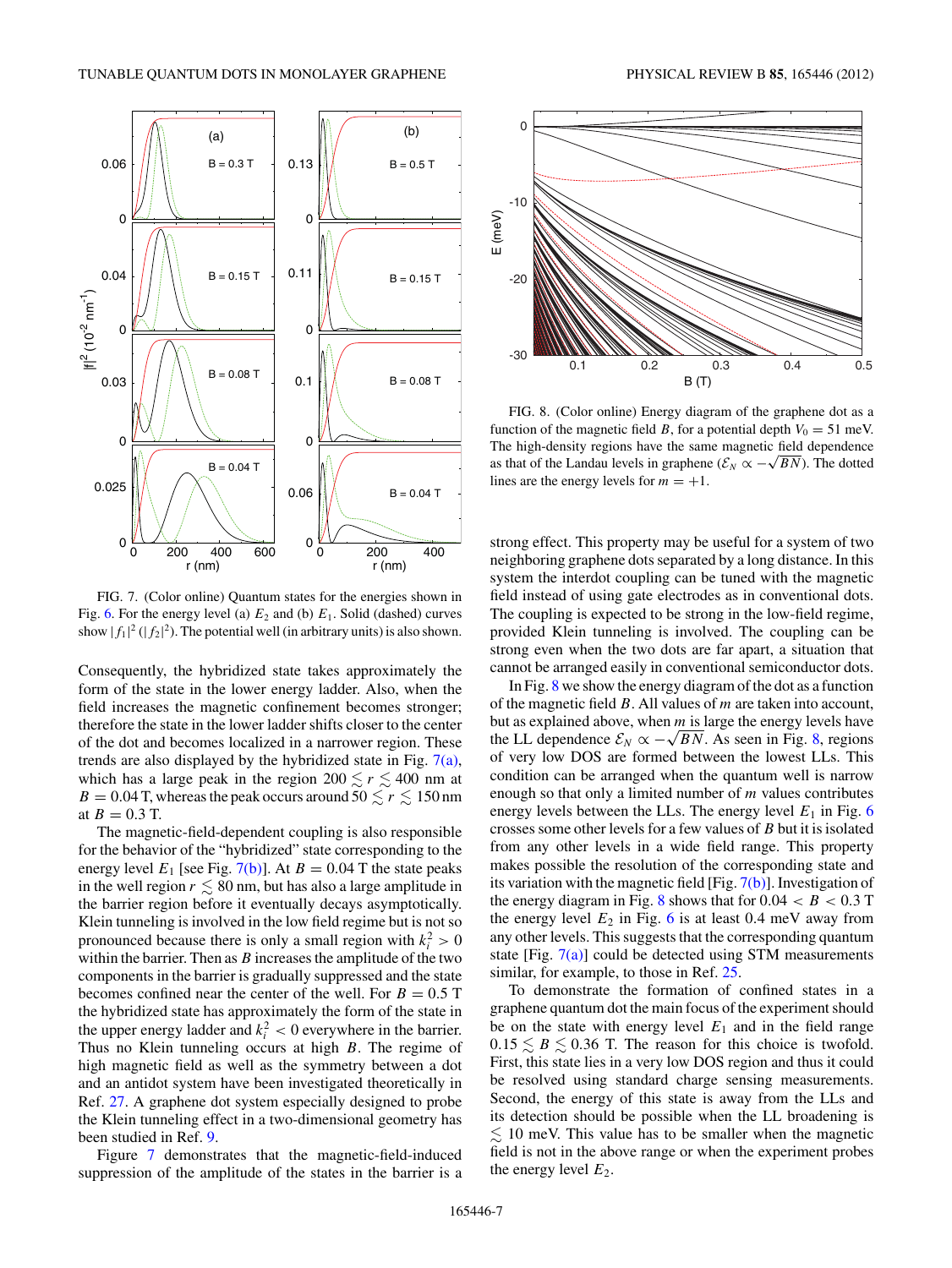# **IV. DISCUSSION AND CONCLUSION**

<span id="page-7-0"></span>This work investigated the properties of a graphene quantum dot formed by the combination of electric and magnetic fields. The electric field creates a smooth quantum well potential which could be generated using gate electrodes. Because of the Klein tunneling effect in graphene the well cannot confine electrons. However, when a uniform magnetic field is applied perpendicular to the graphene sheet the states decay asymptotically as needed for confinement. The electric field modifies the Landau level spectrum by inducing levels within the Landau gaps. It was demonstrated that the states which correspond to these levels are tunable with the electric and magnetic fields. This property has also been considered in one-dimensional systems of graphene such as wave guides and wires. $28,29$ 

Some of the basic properties of the dot system were qualitatively extracted from the classical energy-momentum relation of massless particles. These properties were then confirmed and quantified with exact numerical calculations. It was found that some states can peak both in the potential well and within the barrier because of the Klein tunneling effect in graphene. This behavior cannot be observed in a nonrelativistic dot described by a Schrödinger equation. States which peak in the barrier region occur also in one-dimensional systems of graphene and have been examined in Refs. [30](#page-8-0) and [31.](#page-8-0)

The relative amplitude of the states in each region depends on the values of the electric and magnetic fields and thus it can be tuned at will. For example, at a high magnetic field there are states which peak very close to the center of the well and decay exponentially in the barrier. For low enough fields, Klein tunneling is involved and the amplitude of the states in the barrier increases drastically. Coupling between states which peak in different regions results in the formation of anticrossing points in the energy spectrum of the dot, provided the quantum well is deep. Numerical calculations suggest that the density of states is relatively low between the few lowest Landau levels. Therefore, it should be experimentally possible to probe individual quantum states when the broadening of the Landau levels is small.

#### **ACKNOWLEDGMENTS**

We thank P. A. Maksym, Y. Bliokh, V. Freilikher, and A. Rozhkov for comments on the manuscript. G.G. acknowledges support from the Japan Society for the Promotion of Science (JSPS). F.N. is partially supported by the ARO, NSF grant No. 0726909, JSPS-RFBR contract No. 12-02-92100, Grant-in-Aid for Scientific Research (S), MEXT Kakenhi on Quantum Cybernetics, and the JSPS via its FIRST Program.

- <sup>1</sup>A. V. Rozhkov, G. Giavaras, Y. P. Bliokh, V. Freilikher, and F. Nori, Phys. Rep. **503**[, 77 \(2011\).](http://dx.doi.org/10.1016/j.physrep.2011.02.002)
- 2C. Stampfer, J. Guttinger, F. Molitor, D. Graf, T. Ihn, and K. Ensslin, [Appl. Phys. Lett.](http://dx.doi.org/10.1063/1.2827188) **92**, 012102 (2008).
- 3F. Molitor, S. Droscher, J. Guttinger, A. Jacobsen, C. Stampfer, T. Ihn, and K. Ensslin, [Appl. Phys. Lett.](http://dx.doi.org/10.1063/1.3148367) **94**, 222107 (2009).
- 4J. Guttinger, T. Frey, C. Stampfer, T. Ihn, and K. Ensslin, [Phys.](http://dx.doi.org/10.1103/PhysRevLett.105.116801) Rev. Lett. **105**[, 116801 \(2010\).](http://dx.doi.org/10.1103/PhysRevLett.105.116801)
- <sup>5</sup>M. I. Katsnelson, K. S. Novoselov, and A. K. Geim, [Nature Phys.](http://dx.doi.org/10.1038/nphys384) **2**[, 620 \(2006\).](http://dx.doi.org/10.1038/nphys384)
- 6A. Matulis and F. M. Peeters, Phys. Rev. B **77**[, 115423 \(2008\).](http://dx.doi.org/10.1103/PhysRevB.77.115423)
- 7P. Hewageegana and V. Apalkov, Phys. Rev. B **77**[, 245426 \(2008\).](http://dx.doi.org/10.1103/PhysRevB.77.245426)
- 8H.- Yi Chen, V. Apalkov, and T. Chakraborty, [Phys. Rev. Lett.](http://dx.doi.org/10.1103/PhysRevLett.98.186803) **98**, [186803 \(2007\).](http://dx.doi.org/10.1103/PhysRevLett.98.186803)
- 9G. Giavaras, P. A. Maksym, and M. Roy, [J. Phys.: Condens. Matter](http://dx.doi.org/10.1088/0953-8984/21/10/102201) **21**[, 102201 \(2009\).](http://dx.doi.org/10.1088/0953-8984/21/10/102201)
- 10C. A. Downing, D. A. Stone, and M. E. Portnoi, [Phys. Rev. B](http://dx.doi.org/10.1103/PhysRevB.84.155437) **84**, [155437 \(2011\).](http://dx.doi.org/10.1103/PhysRevB.84.155437)
- <sup>11</sup>The (electrostatic) barrier region is defined for  $r > r_0$  and the well for  $r < r_0$ , where  $r_0$  satisfies  $V(r_0) = E$ . The actual region where the state is confined depends not only on the external potential *V* but also on the angular momentum and the magnetic barrier due to the vector potential.
- 12A. Calogerakos and N. Dombey, [Contemp. Phys.](http://dx.doi.org/10.1080/001075199181387) **40**, 313 (1999).
- 13G. Giavaras and F. Nori, Appl. Phys. Lett. **97**[, 243106 \(2010\);](http://dx.doi.org/10.1063/1.3525858) [Phys.](http://dx.doi.org/10.1103/PhysRevB.83.165427) Rev. B **83**[, 165427 \(2011\).](http://dx.doi.org/10.1103/PhysRevB.83.165427)
- 14J. W. McClure, Phys. Rev. **104**[, 666 \(1956\).](http://dx.doi.org/10.1103/PhysRev.104.666)
- 15G. Giavaras, P. A. Maksym, and M. Roy, Physica E **42**[, 715 \(2010\).](http://dx.doi.org/10.1016/j.physe.2009.11.013) <sup>16</sup>For  $m \leq 0$  there is an additional energy level which lies in the gap.
- 17M. Abramowitz and I. A. Stegun, editors, *Handbook of Mathematical Functions* (Dover Publications, New York, 1965).
- 18P. S. Park, S. C. Kim, and S.-R. Eric Yang, [Phys. Rev. B](http://dx.doi.org/10.1103/PhysRevB.84.085405) **84**, 085405 [\(2011\).](http://dx.doi.org/10.1103/PhysRevB.84.085405)
- 19C. H. Yang, F. M. Peeters, and W. Xu, [Phys. Rev. B](http://dx.doi.org/10.1103/PhysRevB.82.075401) **82**, 075401 [\(2010\).](http://dx.doi.org/10.1103/PhysRevB.82.075401)
- 20A. Pound, J. P. Carbotte, and E. J. Nicol, [Phys. Rev. B](http://dx.doi.org/10.1103/PhysRevB.84.085125) **84**, 085125 [\(2011\).](http://dx.doi.org/10.1103/PhysRevB.84.085125)
- $21$ K. I. Bolotin, K. J. Sikes, Z. Jiang, M. Klima, G. Fudenberg, J. Hone, P. Kim, and H. L. Stormer, [Solid State Commun.](http://dx.doi.org/10.1016/j.ssc.2008.02.024) **146**, [351 \(2008\).](http://dx.doi.org/10.1016/j.ssc.2008.02.024)
- 22X. Du, I. Skachko, A. Barker, and E. Y. Andrei, [Nature Nanotechnology](http://dx.doi.org/10.1038/nnano.2008.199) **3**, 491 (2008).
- 23For some values of *m* anticrossing points are also formed in the upper energy ladder but not in the energy range of interest.
- <sup>24</sup>The notation here implies that the Landau level  $+1$  has energy  $+\sqrt{2e\hbar v_F^2 B}$ , the Landau level  $-1$  has energy  $-\sqrt{2e\hbar v_F^2 B}$ , and so on for the higher levels.
- 25D. L. Miller, K. D. Kubista, G. M. Rutter, M. Ruan, W. A. de Heer, M. Kindermann, P. N. First, and J. A. Stroscio, [Nature Phys.](http://dx.doi.org/10.1038/nphys1736) **6**, 811 [\(2010\).](http://dx.doi.org/10.1038/nphys1736)
- 26If the magnetic field is low, the state in the lower energy ladder peaks mainly in the barrier region and has a small amplitude in the well region. When the field increases, the amplitude in the well increases.
- 27P. A. Maksym, M. Roy, M. F. Cracium, M. Yamamoto, S. Tarucha, and H. Aoki, [J. Phys.: Conf. Ser.](http://dx.doi.org/10.1088/1742-6596/245/1/012030) **245**, 012030 [\(2010\).](http://dx.doi.org/10.1088/1742-6596/245/1/012030)